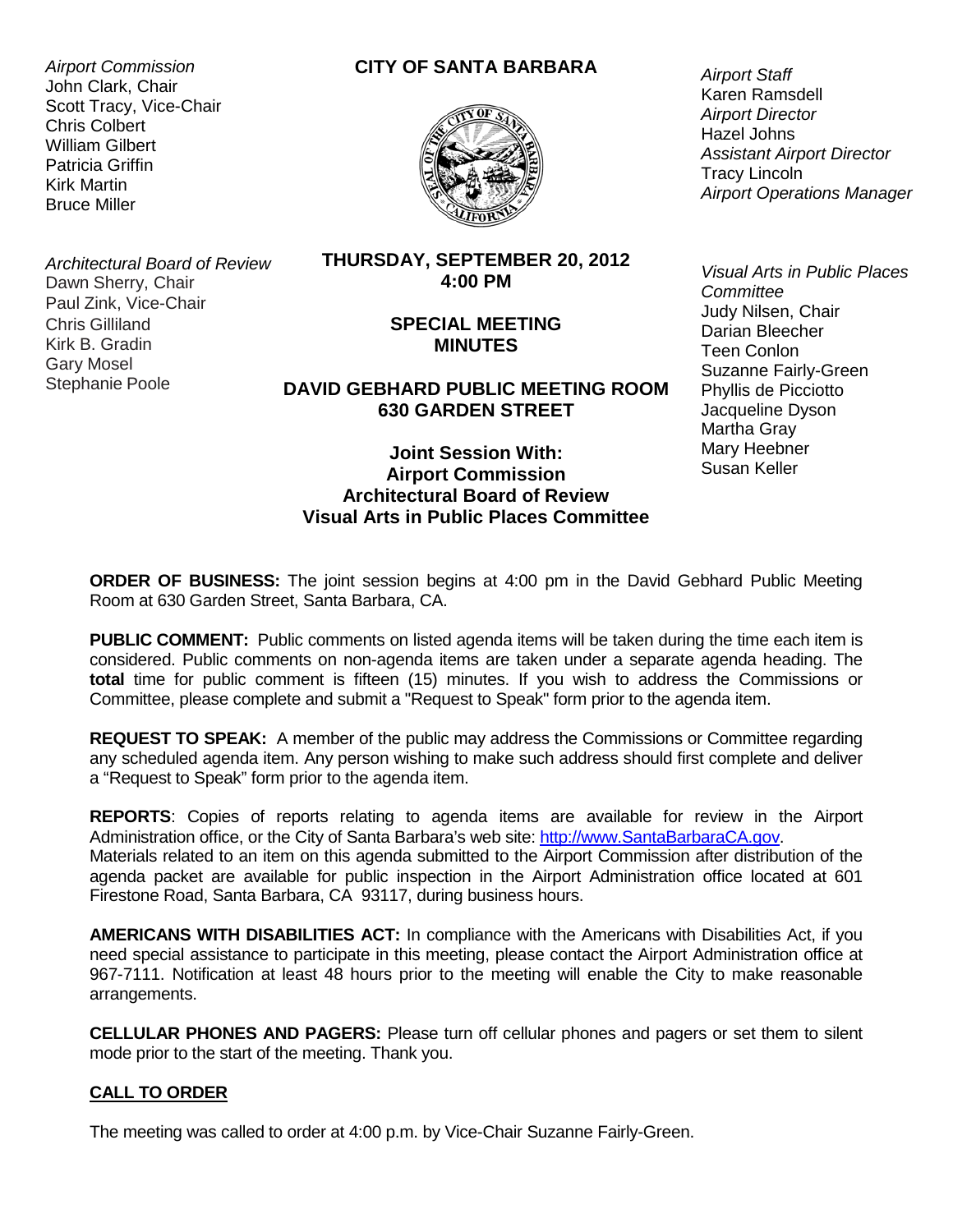# **ROLL CALL**

VAPP Members Present: Suzanne Fairly-Green, Teen Conlon, Phyllis de Picciotto, Jacqueline Dyson, Martha Gray, Robert Adams, Mary Heebner Airport Commission Present: Scott Tracy, Chris Colbert, William Gilbert, Patricia Griffin, Kirk Martin, Bruce Miller. ABR Members Present: Paul Zink

### **CHANGES TO THE AGENDA**

None

### **PUBLIC COMMENT**

1. Any member of the public may address the Airport Commission on any subject within the jurisdiction of the Commission that is **not** scheduled before them that same day. The total time for public comment is fifteen (15) minutes.

No members of the public requested to speak.

#### **NOTICES**

2. That on September 13, 2012 at 3:30pm, the Airport Commission Secretary duly posted this agenda on the bulletin board at Airport Administration.

#### **WORK SESSION**

1. SUBJECT: PROPOSED PUBLIC ART "MARINE TRIBUTE" GLASS SCULPTURE AT THE SANTA BARBARA AIRPORT TERMINAL

RECOMMENDATION:

Discuss and coordinate comments from the Visual Arts in Public Places Committee, Airport Commission and the Architectural Board of Review in regards to the proposed Marine Tribute public art work commissioned by the Pierre Claeyssens Veterans' Museum and Library for installation at the Santa Barbara Airport Terminal.

"Marine Tribute Sculpture Commission/Committee Comments" chart was distributed. The chart was a summary of VAPP, ABR, and Airport Commission comments made during the concept review by each committee and commission.

The concerns expressed by those present included the location, the number and design of the concrete walkways leading to/from the sculpture, the size and scale of the proposed sculpture, maintenance, ADA accessibility, vandalism, safe passage for the public in and around the sculpture.

The consensus of the members present was that the location, size, and scale are appropriate, the number of concrete walkways should be reduced, the artist should explore ways to design the base of the sculpture to keep people from hitting their head on the glass, ADA accessibility requirements will need to be met, and to remove benches from the design. Airport Commissioner Bill Gilbert voiced his opposition to the project.